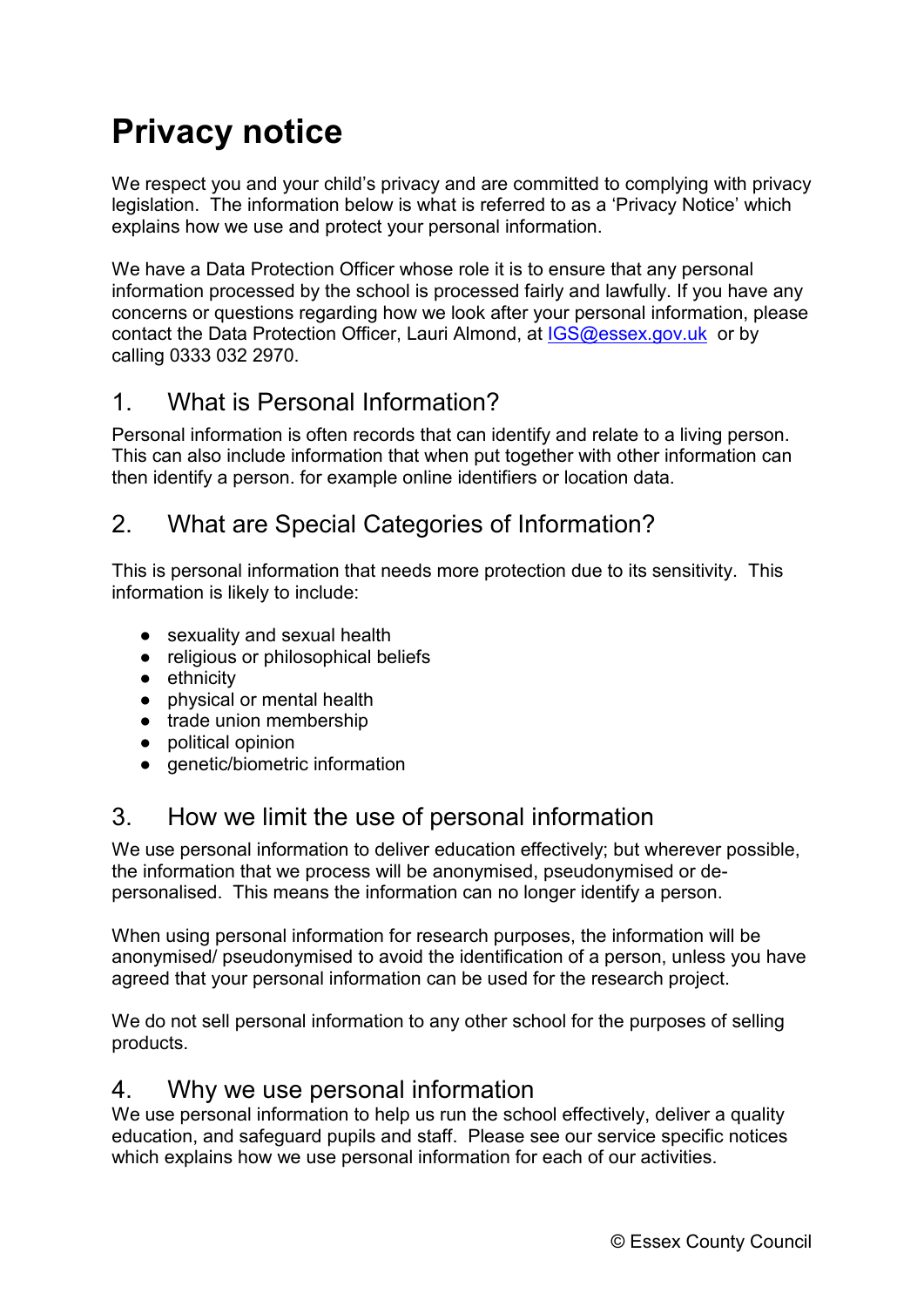### 5. Your privacy rights

The law provides you with a number of rights to control the processing of your personal information:

#### Accessing the information we hold about you

You have the right to ask for all the information we have about you. When we receive a request from you in writing, we must normally give you access to everything we have recorded about you. However, we will not let you see any parts of your record which contain:

- Confidential information about other people; or
- Information a professional thinks will cause serious harm to your or someone else's physical or mental wellbeing; or
- If we think that the prevention or detection of crime may be adversely affected by disclosing information to you.

This applies to paper and electronic records. If you ask us, we will also let others see your record (except if one of the points above applies). If you cannot ask for your records in writing, we will make sure there are other ways you can apply. If you have any queries regarding access to your information please contact admin@williamread.essex.sch.uk.

#### Changing information you believe to be inaccurate

You should let us know if you disagree with something written on your file. We may not always be able to change or remove the information; however, we will correct factual inaccuracies and may include your comments in the records. [Please use the](https://forms.essex.gov.uk/default.aspx/RenderForm/?F.Name=r4Qcams7sBg&HideAll=1)  [contact details above to report inaccurate information.](https://forms.essex.gov.uk/default.aspx/RenderForm/?F.Name=r4Qcams7sBg&HideAll=1)

# Asking for your information to be deleted (right to be forgotten)

In some circumstances you can request the erasure of the personal information used by us, for example:

- Where the personal information is no longer needed for the purpose for which it was collected
- Where you have withdrawn your consent to the use of your information and there is no other legal basis for the processing
- Where there is no legal basis for the use of your information
- Where erasure is a legal obligation

Where personal information has been shared with others, we shall make every reasonable effort to ensure those using your personal information comply with your request for erasure.

Please note that the right to erasure does not extend to using your personal information where:

- Is required by law
- It is used for exercising the right of freedom of expression
- It is in the public interest in the area of public health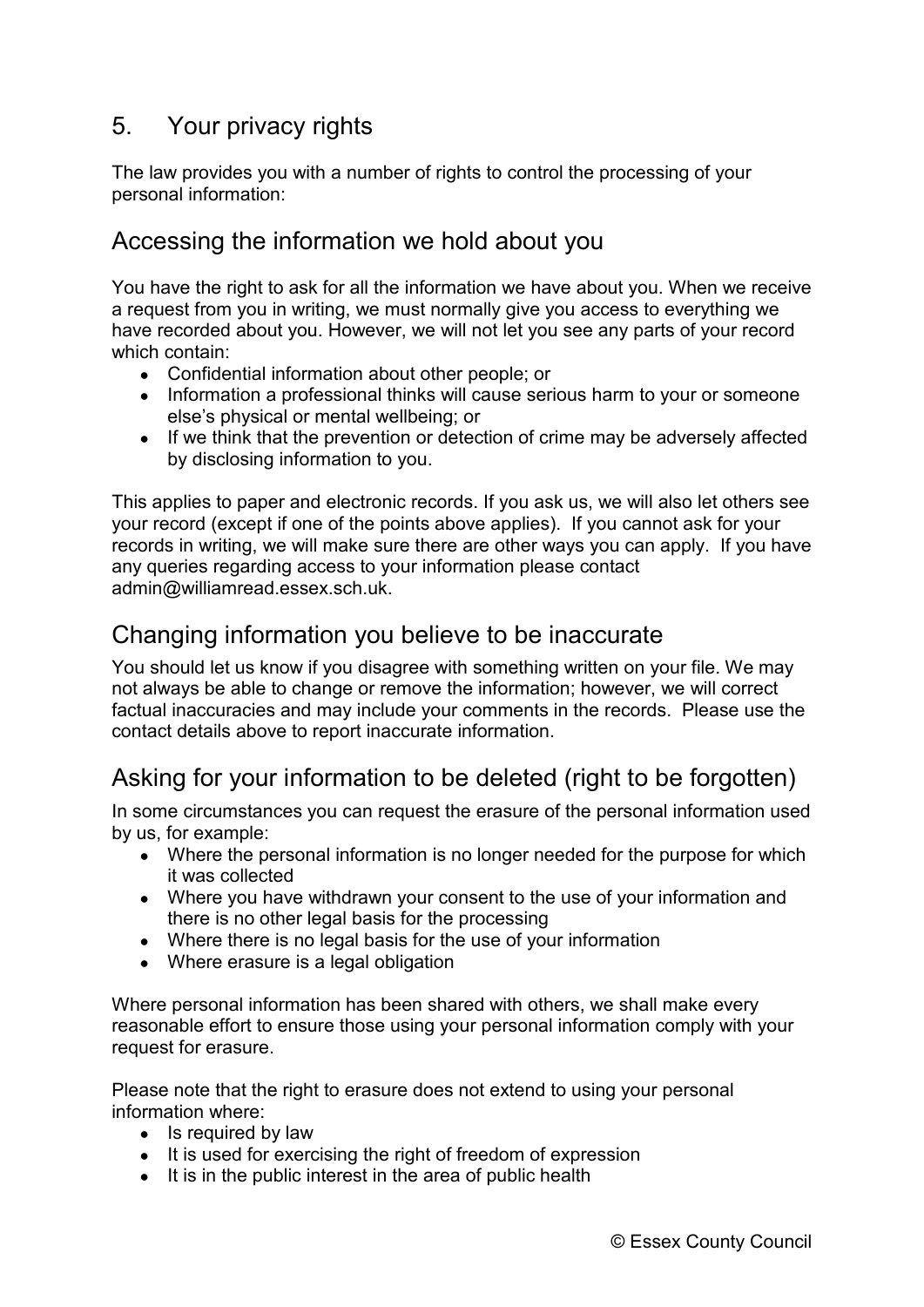- It is for archiving purposes in the public interest, scientific or historical research purposes, or statistical purposes where it would seriously affect the achievement of the objectives of the processing
- It is necessary for the establishment, defense or exercise of legal claims.

# Restricting what your information is used for

You have the right to ask us to restrict what we use your personal information for where one of the following applies:

- You have identified inaccurate information, and have notified us of this
- Where using your information is unlawful, and you wish us to restrict rather than erase the information
- Where you have objected to us using the information, and the legal reason for us using your information has not yet been provided to you

When information is restricted it cannot be used other than to securely store the information, and with your consent, to handle legal claims, protect others, or where it is for important public interests of the UK. Where restriction of use has been granted, we will inform you before the use of your personal information is resumed.

You have the right to request that we stop using your personal information in some circumstances, for example where we are relying on your consent. However we are required by law to use personal information to deliver education services so for those purposes we could not grant your request.

#### Computer based decisions about you and if you are 'profiled'

You have the right to object about decisions being made about you by automated means (by a computer and not a human being), unless it is required for any contract you have entered into, required by law, or you have consented to it. You also have the right to object if you are being 'profiled'. Profiling is where decisions are made about you based on certain things in your personal information.

If you have concerns regarding automated decision making, or profiling, please contact the school who will advise you about how your information is being used.

# 6. Who will we share your personal information with?

As explained in our service specific notices we use a range of companies and partners to either store personal information or to manage it for us. Where we have these arrangements there is always a contract, memorandum of understanding or information sharing protocol in place to ensure that the school complies with information protection law. We complete privacy impact assessments before we share personal information to ensure their compliance with the law.

Sometimes we have a legal duty to provide information about people to other schools, e.g. Child Protection concerns or statutory returns to the Department for Education, for example the school census.

We may also share your personal information when we feel there is a good reason that is more important than protecting your confidentiality. This does not happen often, but we may share your information: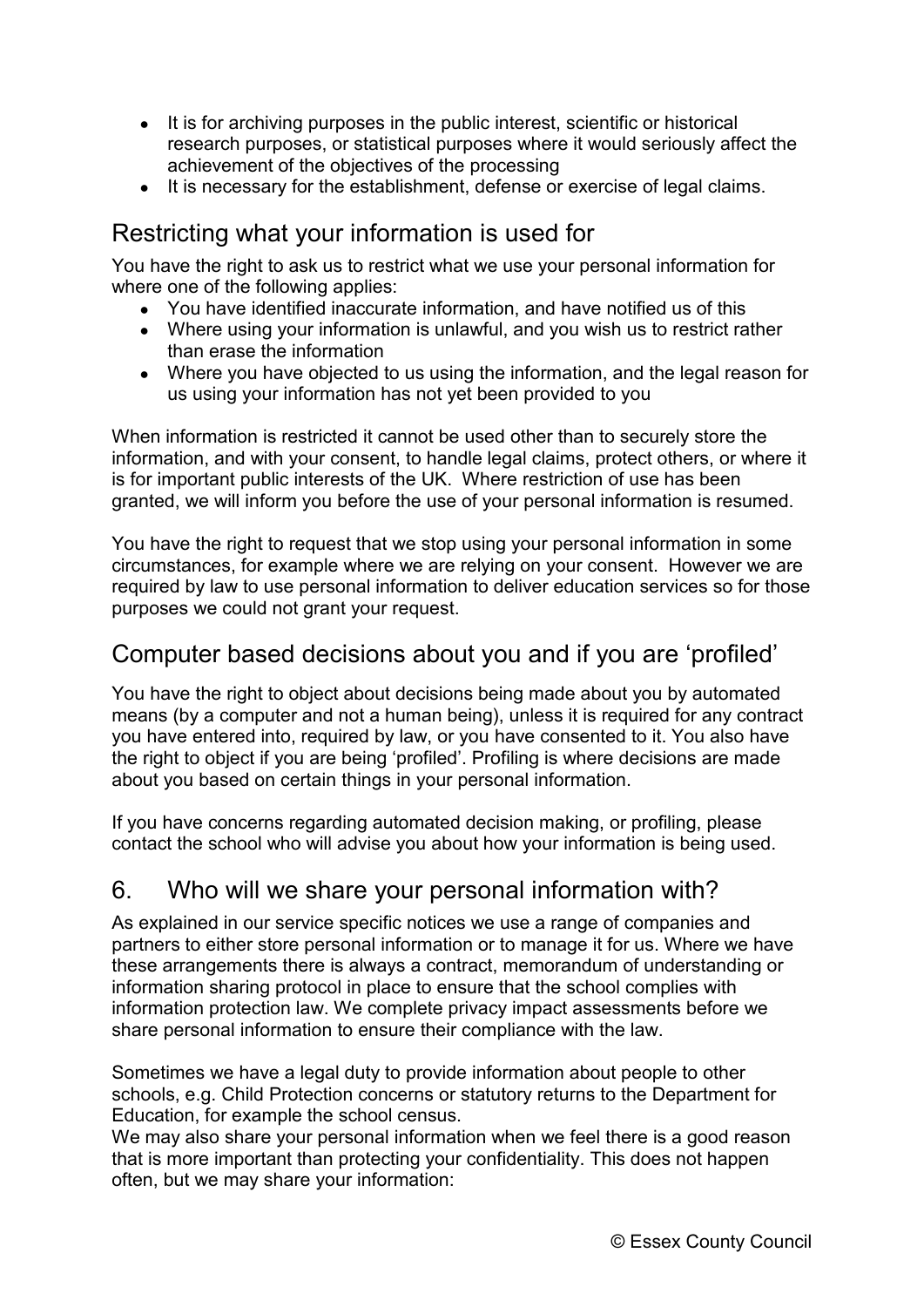- To find and stop crime or fraud; or
- if there are serious risks to the public, our staff or to other professionals; or
- to protect a child.

The law does not allow us to share your information without your permission, unless there is proof that someone is at risk or it is required by law. This risk must be serious before we can go against your right to confidentiality. When we are worried about physical safety or we feel that we need to take action to protect someone from being harmed in other ways, we will discuss this with you and, if possible, get your permission to tell others about your situation. We may still share your information if we believe the risk to others is serious enough to do so.

There may also be rare occasions when the risk to others is so great that we need to share information straight away. If this is the case, we will make sure that we record what information we share and our reasons for doing so. We will let you know what we have done and why as soon as or if we think it is safe to do so.

We are required by law to share certain information with the Department for Education; for more details on how they use personal information please click [here](https://www.gov.uk/guidance/data-protection-how-we-collect-and-share-research-data)

We are also required to share some information with Essex County Council; for more details on how they use personal information please click [here](http://www.essex.gov.uk/privacy-notices/Pages/Default.aspx)

If you live or attend school in Southend Borough Council area you will find their privacy notice [here](https://www.southend.gov.uk/privacynotice)

If you live or attend school in the Thurrock Council area you will find their privacy notice [here](https://www.thurrock.gov.uk/privacy)

#### 7. How do we protect your information?

We will do what we can to make sure we hold personal records (on paper and electronically) in a secure way, and we will only make them available to those who have a right to see them. Our security measures include:

- Encryption allows information to be hidden so that it cannot be read without special knowledge (such as a password). This is done with a secret code or cypher. The hidden information is said to be encrypted.
- Controlling access to systems, networks and buildings allows us to stop people who are not allowed to view your personal information from getting access to it.
- Training for our staff allows us to make them aware of how to handle information and how and when to report when something goes wrong.
- Ways for us to access your information should something go wrong and our systems not work, including how we manage your information in event of an emergency or disaster.
- Regular testing of our technology and processes including keeping up to date on the latest security updates (commonly called patches).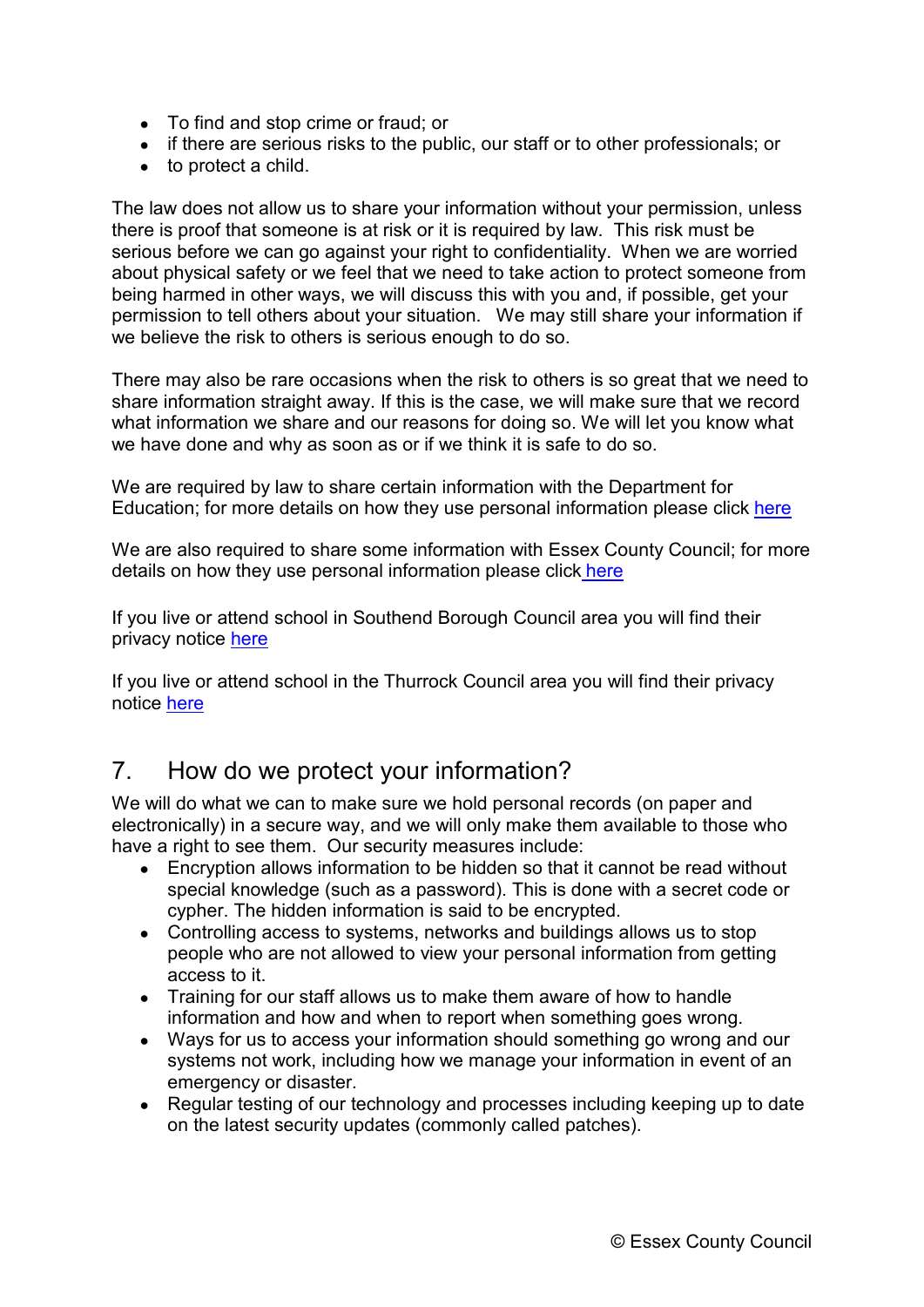# If your information leaves the country

Sometimes, for example where we receive a request to transfer school records to a new school, it is necessary to send that information outside of the UK. In such circumstances additional protection will be applied to that information during its transfer, and where the receiving country does not have an adequacy decision, advice will be sought from the Information Commissioners Office prior to the information being sent.

#### 8. How long do we keep your personal information?

Our retention schedule lists how long your information may be kept for different purposes. A copy of our retention schedule can be requested from our school office.

#### 9. Where can I get advice?

You can contact our Data Protection Officer at **IGS@essex.gov.uk** or by calling 0333 032 2970.

For independent advice about information protection, privacy and information sharing issues, you can contact the Information Commissioner's Office (ICO) at:

Information Commissioner's Office Wycliffe House Water Lane Wilmslow Cheshire SK9 5AF

Tel: 0303 123 1113 (local rate) or 01625 545 745 if you prefer to use a national rate number

Alternatively, visit [ico.org.uk](https://ico.org.uk/) or email [casework@ico.org.uk.](mailto:casework@ico.org.uk)

#### 10. Cookies & how you use this website

To make this website easier to use, we sometimes place small text files on your device (for example your iPad or laptop). These are known as 'cookies'. Most big websites do this too.

They improve things by:

- remembering the things you've chosen, so you don't have to keep re-entering them whenever you visit a new page
- remembering information you've given (for example, your address) so you don't need to keep entering it
- measuring how you use the website so we can make sure it meets your needs.